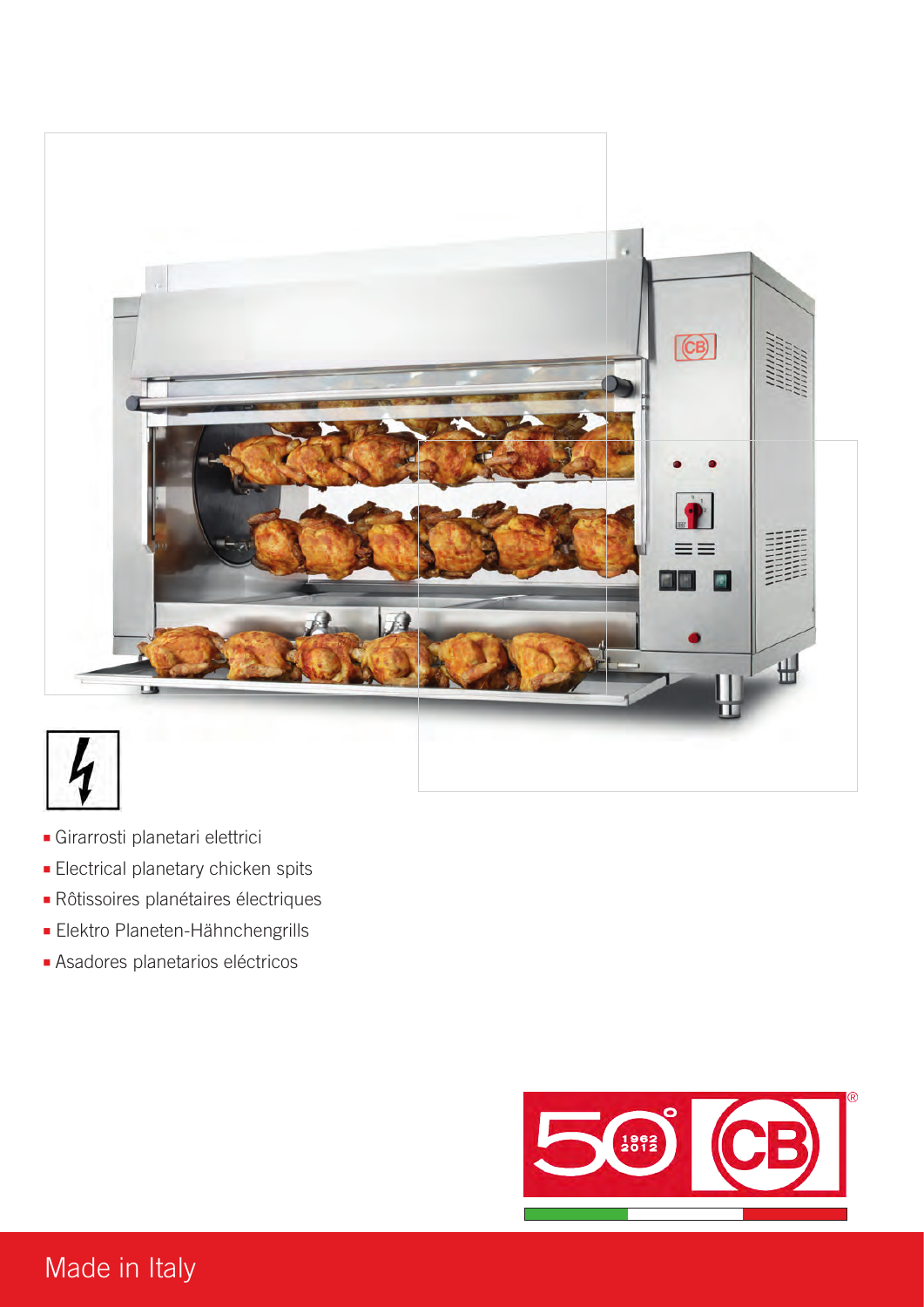L'elemento chiave di questi girarrosti è il movimento planetario, sistema caratterizzato da un ingranaggio centrale intorno al quale ruotano gli ingranaggi satellite, corrispondenti al numero delle aste. Grazie a questo sistema si ottiene una migliore uniformità di cottura di polli, roast-beef, arrosti, ecc.



The key element of these chicken-spits is the planetary movement.

A certain number of satellite gears,

equivalent to the number of spits, rotates around a central shaft.

The planetary movement grants a uniform cooking of chickens, roast-beef, roasts.

- **■** Costruiti in acciaio inox
- 
- **■** Bacinella con rubinetto scarico grassi
- **■** Lampade di illuminazione interna **■** Piano di appoggio estraibile
- **■** Resistenze corazzate
- 
- **■** Selettore resistenze a 3 posizioni per modulare meglio la cottura (0=spento, 1=accensione di due resistenze, 2=accensione di tutte le resistenze) **■** Asta centrale in dotazione
- **■** Vetro anteriore a sollevamento verticale
- **■** Vetro posteriore a scorrimento orizzontale

#### **CHARACTERISTICS**

- **■** Stainless steel construction
- **■** Planetary movement
- **■** Container with fat drain-cock
- **■** Internal lighting
- **■** Pullout drawer
- **■** Armour-plated resistances
- **■** Sheathed heating elements 3 positions switch to adjust the cooking (position  $0 = \text{off}$ ; 1= 2 heatings on;  $2=$  all the heatings on)
- **■** Central spit included
- **■** Lifting up frontal glass
- **■** Horizontal sliding rear glass

#### **CARACTERISTIQUES**

- **■** Construction en acier inox
- **■** Mouvement planétaire
- **■** Lèchefrite avec robinet inclus
- **■** Eclairage intérieur
- **■** Plan de travail retirable
- **■** Résistances blindées
- **■** Interrupteur à 3 positions pour adapter la cuisson (0=éteint, 1=deux résistances allumées, 2=toutes les résistances allumées)
- **■** Broche grosse pièce inclue
- **■** Vitre antérieur à levage vertical
- **■** Vitre postérieur à glissement horizontal

#### MERKMALE

- **■** Aus Inoxstahl gefertigt
- **■** Planetenartige Bewegung
- **■** Behälter mit Fettablaufhahn ausgestattet
- **■** Innenbeleuchtung
- 
- **■** Heizstäbe
- $1 = 2$  Heizstäbe eingeschaltet,  $2 =$  alle Heizstäbe ingeschaltet)
- 
- **■** Vorderglas mit Vertikalverschiebung
- 

- 
- **■** Movimiento planetario
- **■** Contenedor con grifo descarga grasas
- **■** Lámparas de iluminación interna
- 
- 
- **■** Selector resistencias de 3 posiciones para modular mejor la cocción (0=apagado, 1=encendido de dos resistencias, 2=encendido de todas las resistencias)
- **■** Espada central incluida
- **■** Cristal delantero de elevación vertical
- **■** Cristal trasero de deslizamiento horizontal

**■** Herausziehbare Ablage

- 
- **■** Schalter, mit drei Positionen ausgestattet (0 = aus,

#### **■** Mit Zentralachse ausgestattet

#### **■** Hinterglas mit Horizontalverschiebung

- CARACTERÍSTICAS
- **■** Construidos en acero inox
- 
- 
- 
- 
- 
- 
- 
- 

- 
- 
- 
- 

- **■** Superficie de apoyo extraíble
- 
- **■** Resistencias blindadas
- 
- 
- 
- - -
		-

- 
-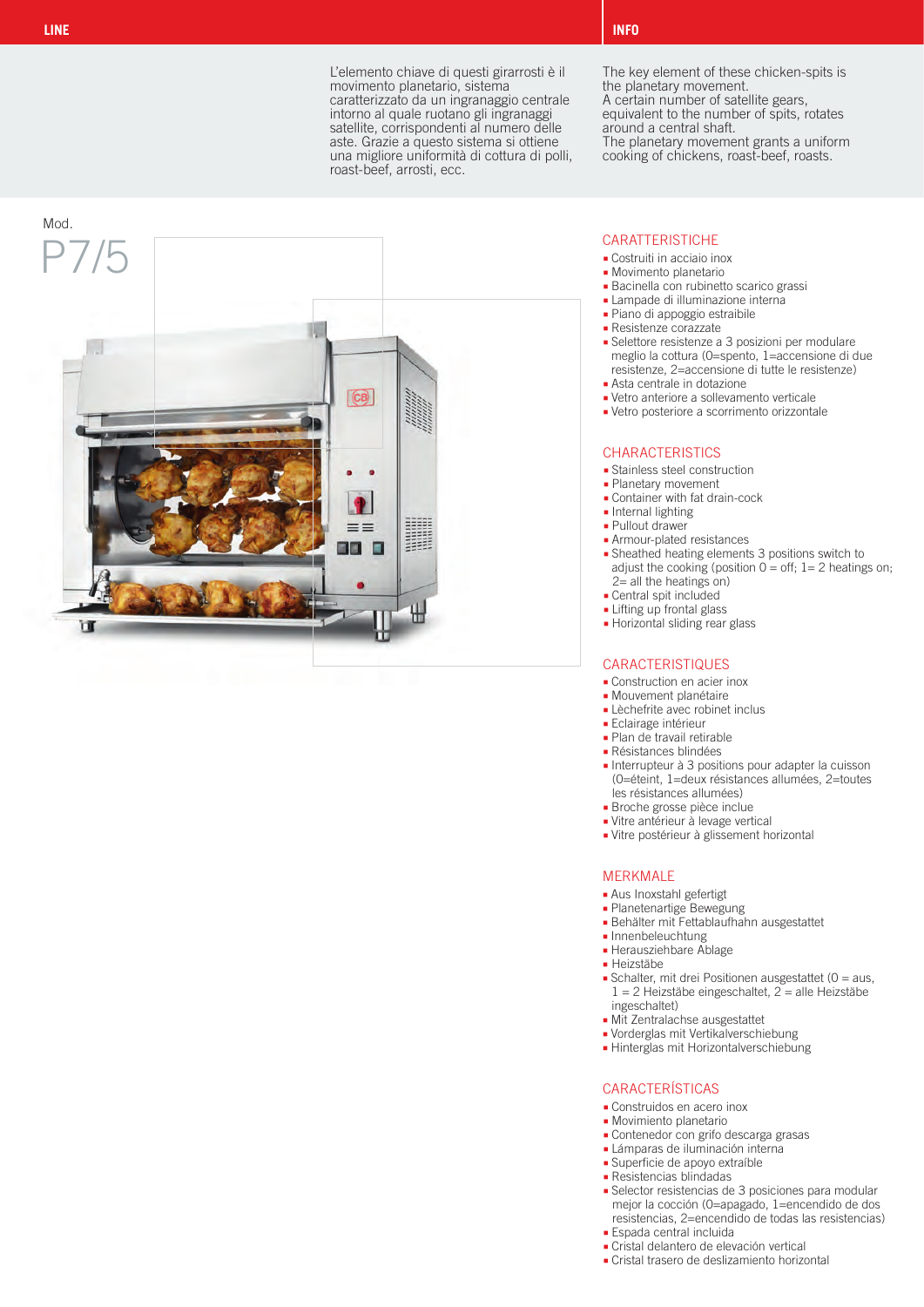L'aspect fondamental de ces rôtissoires est le mouvement dit « planétaire ».

Autour d'un axe central tournent un certain nombre d'engrenages qui permettent aux broches de pivoter individuellement. Grâce à ce système de double rotation, on obtient une cuisson uniforme pour poulets, roast-beef, rôtis…etc.

Das Schlüsselelement dieser Grills ist die Planetenbewegung. Bei dem Planetensystem drehen sich die in einem Zahnwerk liegenden Spieße (Anzahl der Spieße je nach Modell) satellitenartig um das Zentralzahnwerk. Dank der planetenartigen Rotation der einzelnen Spieße wird das Grillgut, wie Hähnchen, Braten, Roast-Beef, etc. wesentlich gleichmäßiger und harmonischer gegrillt.

El elemento clave de estos asadores es el movimiento planetario, sistema caracterizado por un engranaje central a cuyo alrededor giran los engranajes satélite, correspondientes al número de las espadas. Gracias a este sistema se obtiene una mejor uniformidad de cocción de pollos, roast-beef, asados, etc.



#### OPTIONALS

- **■** Montaggio timer (0-120 minuti)
- **■** Montaggio termometro analogico 0-350°C
- **■** Kit potenziamento 12KW (quarta resistenza)

#### OPTIONALS

- **■** Montage timer 120 minutes
- **■** Montage analogic thermometer 0-350°C
- **■** 12KW rate kit (fourth heating)

#### OPTIONS

- **■** Montage minuterie (0-120 minutes)
- **■** Montage thermomètre analogique 0-350°C
- **■** Kit de surpuissance 12KW (quatrième résistance)

#### ZUBEHÖR

- **■** Zeitschaltuhr (0 120 Minuten)
- **■** Thermostatische Analogkontrolle der regelbaren Temperatur von 0°C bis 350°C
- **■** Kit mit zusätzlichem Heizstab bis 12 KW (4. Heizstab)

#### OPCIONALES

- **■** Montaje temporizador (0-120 minutos)
- **■** Montaje termómetro analógico 0-350°C
- **■** Kit potenciación 12KW (cuarta resistencia)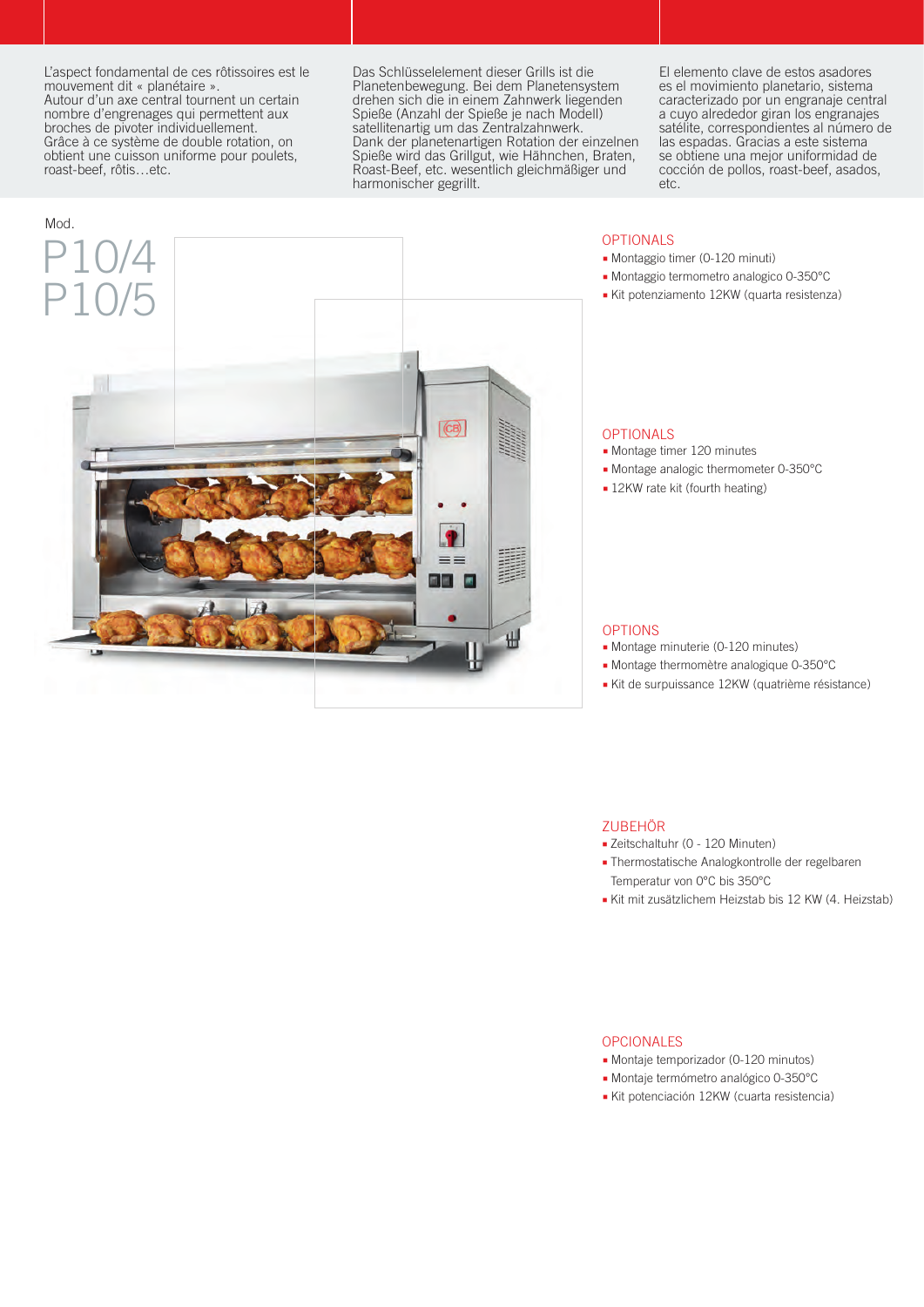

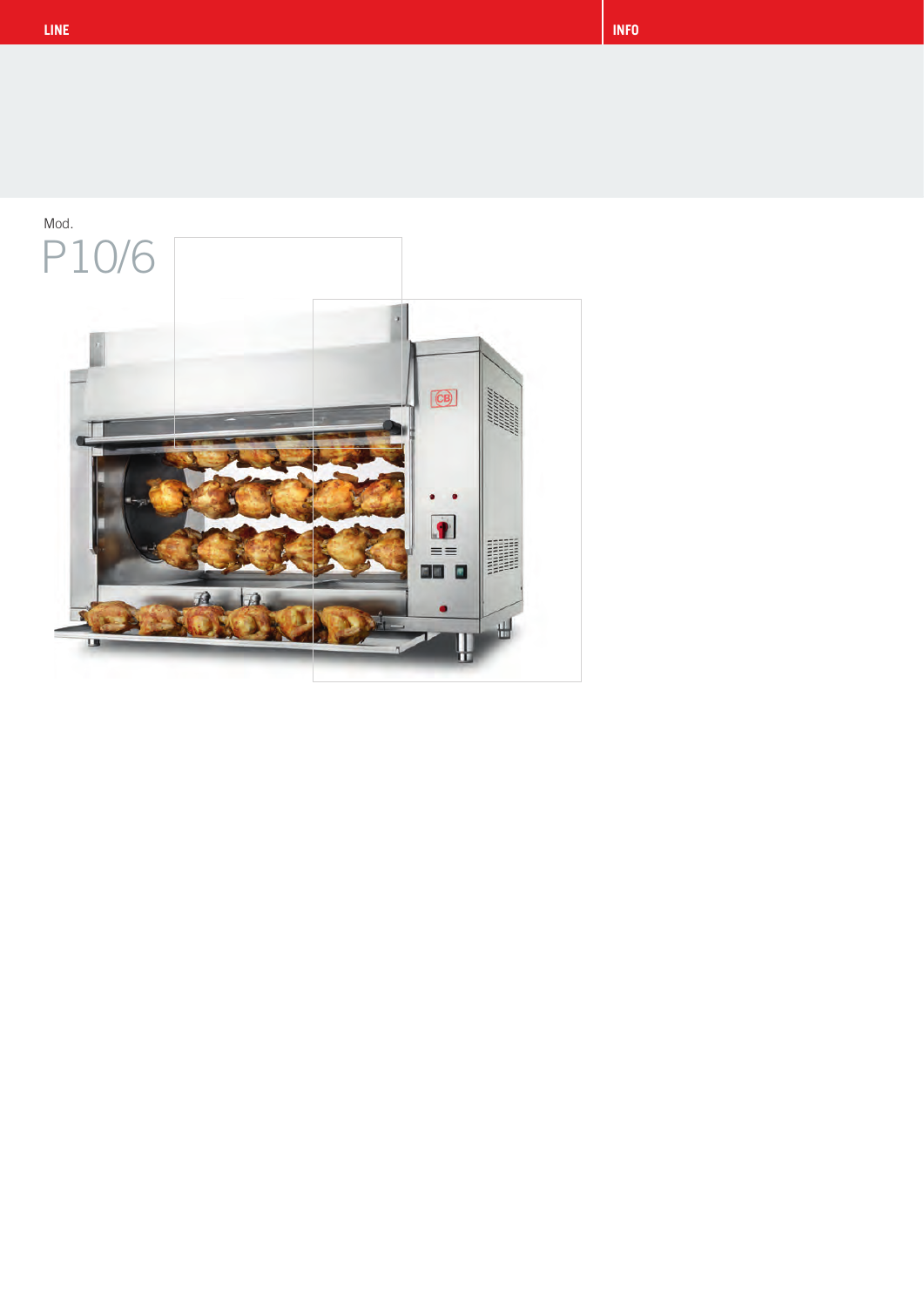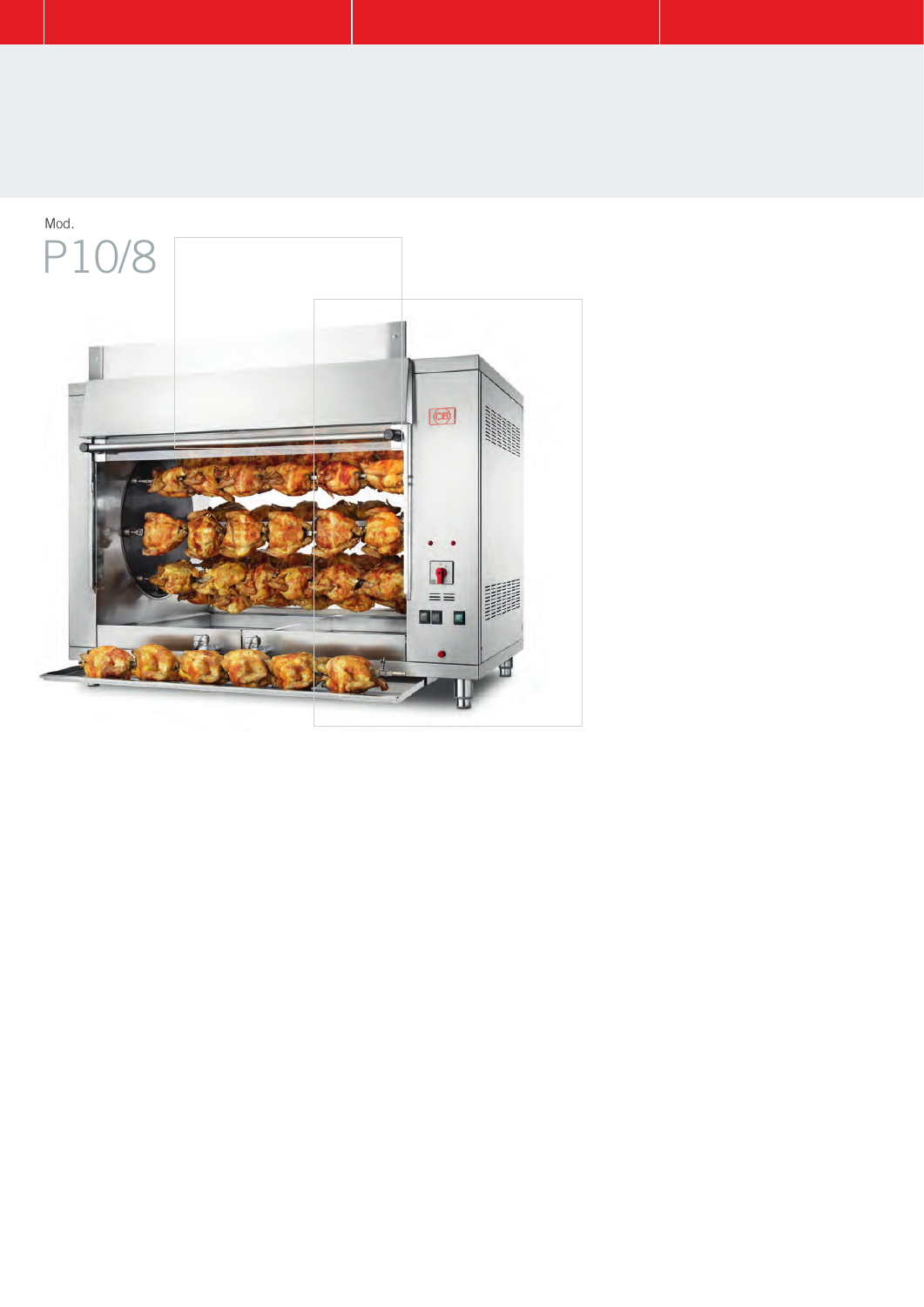Con questi modelli si è raggiunto il migliore rapporto spazio/produttività. Questo è stato possibile sfruttando lo spazio in altezza della macchina e mantenendo invariate larghezza e profondità. Si tratta infatti dei modelli P10/6 e P10/8 in versione sovrapposta.

## Mod.  $2/P10-6$  CARATTERISTICHE



By these models, we reached the best space/productivity ratio. This was possible by increasing the height of the equipment maintaining the width and the depth unchanged. Actually, these are the models P10/6 and P10/8 in one on the other ordered version.

- **■** Bacinelle superiori con scarico grassi interno
- **■** Con ruote
- **■** Funzionamento indipendente delle due camere di cottura

#### OPTIONALS

- **■** Montaggio timer (0-120 minuti) per camera
- **■** Montaggio termometro analogico 0-350°C per camera
- **■** Kit potenziamento 12KW (quarta resistenza) per camera

#### **CHARACTERISTICS**

- **■** Upper containers with internal fat drain-cock
- **■** On wheels
- **■** 2 independent cooking chambers

#### OPTIONALS

- **■** Montage timer 120 minutes each chamber
- **■** Montage analogic thermometer 0-350°C each chamber
- **■** 12KW rate kit (fourth heating) each chamber

### **CARACTERISTIQUES**

- **■** Lèchefrites supérieures avec robinet interne inclus
- **■** Sur roulettes
	- **■** Fonctionnement indépendant des chambres de cuisson

#### OPTIONS

- **■** Montage minuterie (0-120 minutes) par chambre
- **■** Montage thermomètre analogique 0-350°C par chambre **■** Kit de surpuissance 12KW (quatrième résistance) par chambre

### MERKMALE

- **■** Behälter mit Innenablaufvorrichtung für Fett
- **■** Auf Rollen
- **■** Unabhängig voneinander funktionierende Grillkammern

#### ZUBEHÖR

- **■** Zeitschaltuhr (0 120 Minuten) je Kammer
- **■** Thermostatische Analogkontrolle der regelbaren Temperatur von 0°C bis 350°C je Kammer
- **■** Kit mit zusätzlichem Heizstab bis 12 KW (4. Heizstab) je Kammer

### CARACTERÍSTICAS

- **■** Contenedores superiores con descarga interna grasas
- **■** Con ruedas
- **■** Funcionamiento independiente de las dos cámaras de cocción

### OPCIONALES

- **■** Montaje temporizador (0-120 minutos) por cámara
- **■** Montaje termómetro analógico 0-350°C por cámara
- **■** Kit potenciación 12KW (cuarta resistencia) por cámara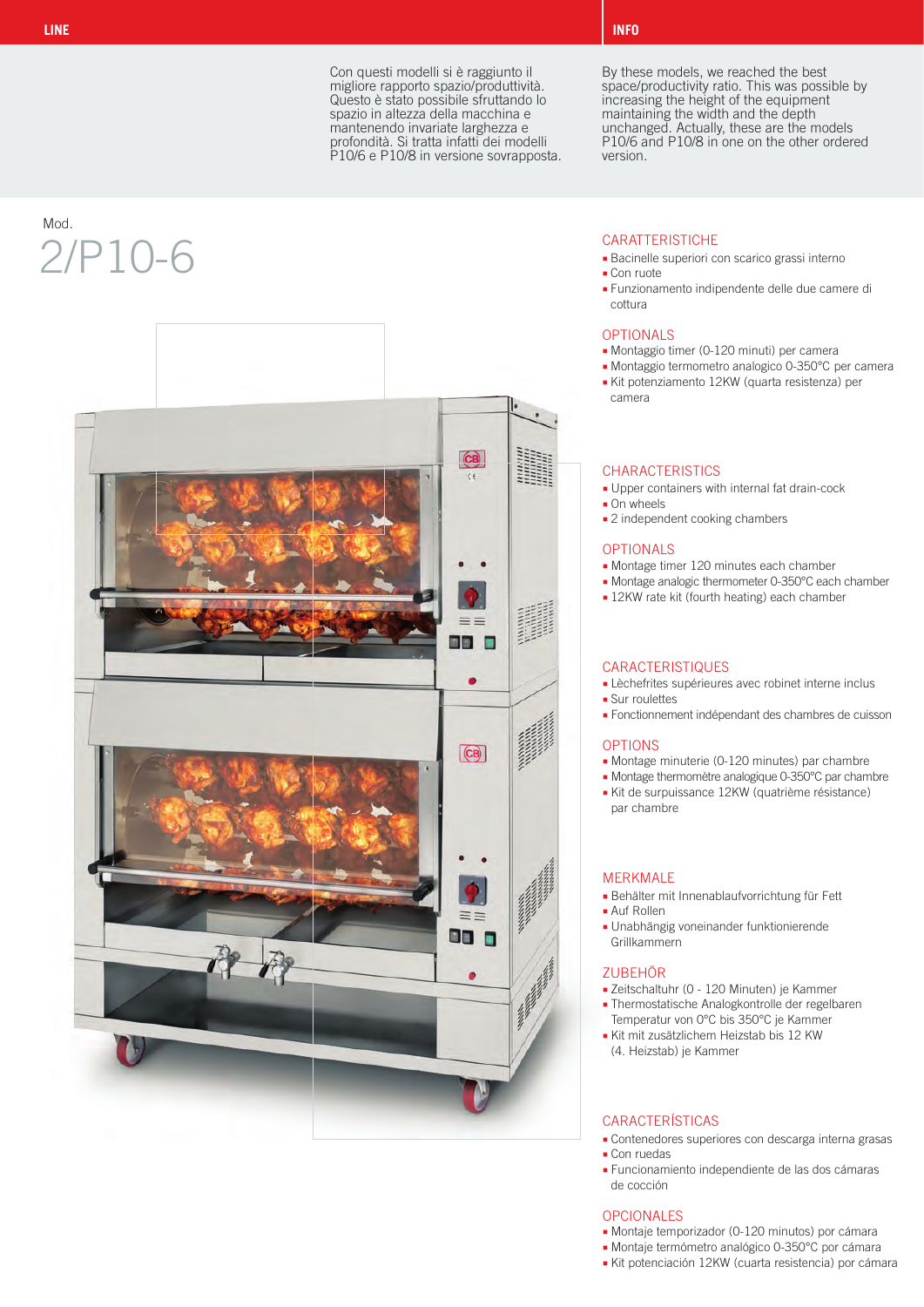Ces modèles représentent le meilleur rapport espace/productivité. Ceci à été réalisé grâce à une exploitation du volume en hauteur tout en maintenant inchangées la largeur et la profondeur de la rôtissoire. Cette combinaison est une superposition des modèles P10/6 et P10/8.

Mit diesen Modellen konnte das beste Verhältnis zwischen Raumkapazität und Produktivität erzielt werden. Dies wurde durch die Nutzung des Raums und die Höhe sowie gleichzeitig die Tiefe und Breite des Geräts möglich. Tatsächlich handelt es sich hierbei um die Modelle P10/6 und P10/8 in übereinander angeordneter Ausführung.

Con estos modelos se ha alcanzado la mejor relación espacio/productividad. Esto se ha podido realizar aprovechando el espacio en altura de la máquina y manteniendo invariadas anchura y profundidad. De hecho, se trata de los modelos P10/6 e P10/8 en versión superpuesta.

## Mod. 2/P10-8

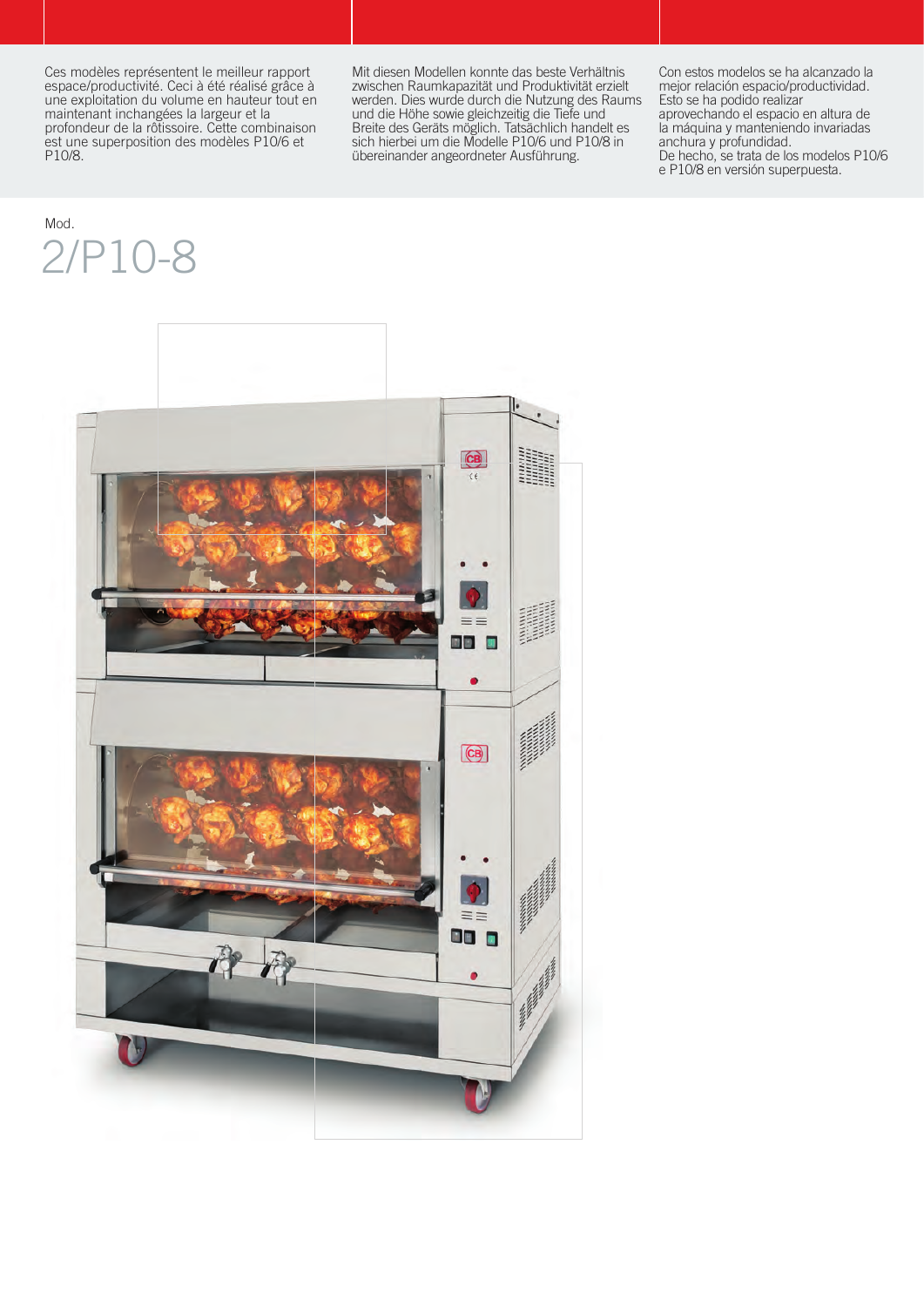



- **■** Schidione completo di forchette (in dotazione)
- **■** Complete spit with forks (included)
- **■** Broche complète de fourchettes pour poulets (en dotation)
- **■** Spieß mit Klammern für Hähnchen (serienmäßig)
- **■** Espada dotada de pinchos (suministradas)





- **■** Schidione per Arrosto (a richiesta)
- **■** Grid for Roast (on request)
- **■** Broche pour rôti (sur demande)
- **■** Spießkorb (auf Anfrage)
- **■** Espada para Asado (bajo petición)



- **■** Schidione per Polli alla Diavola e Alette (a richiesta)
- **■** Grid for Spatchcock chicken and Wings (on request)
- **■** Broche pour poulets à la crapaudine et Ailettes (sur demande)
- **■** Flachkorb für plattgedrückte Hähnchen und Flügelchen (auf Anfrage)
- **■** Espada para Pollo en porciones y Alas (bajo petición)
- **■** Schidione speciale a Cestello chiuso (a richiesta)
- **■** Closed basket grid (on request)
- **■** Balancelle panier fermé (sur demande)
- **■** Geschlossener Hängekorb (auf Anfrage)
- **■** Espada especial y Cesta cerrada (bajo petición)





- -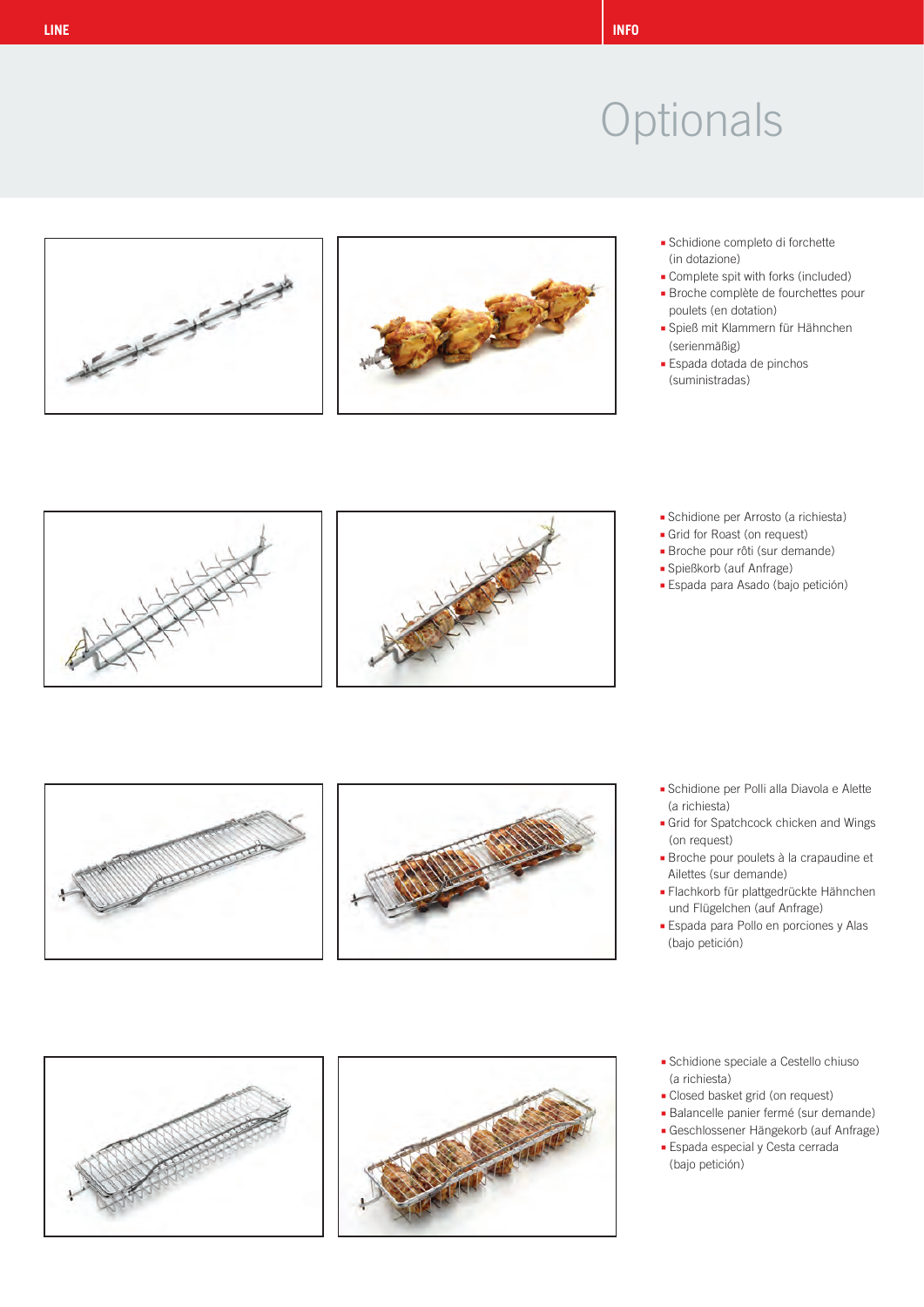



- **■** Schidione speciale a Cestello chiuso per patate (a richiesta)
- **■** Closed basket grid for potatoes (on request)
- **■** Balancelle panier fermé pour pommes de terre (sur demande)
- **■** Geschlossener Hängekorb für Kartoffeln (auf Anfrage)
- **■** Espada especial y Cesta cerrada para patatas (bajo petición)



- **■** Schidione a Forchetta Lunga (a richiesta)
- **■** Special long spit (on request)
- **■** Broche deux piques pour poulets (sur demande)
- **■** Spezialspieß lang für Hähnchen (auf Anfrage)
- **■** Espada de Pincho largo (bajo petición)



- **■** Schidione a Spada (a richiesta)
- **■** Sword-spit (on request)
- **■** Broche à «L» pour poulets (sur demande)
- **■** Schwertspieß für Hähnchen (auf Anfrage)
- **■** Espada lisa (bajo petición)

### **■** Schidione per coscette (a richiesta)

- **■** Grid for legs (on request)
- **■** Broche pour cuisses (sur demande)
- **■** Flachkorb für Schenkel (auf Anfrage) **■** Espada para muslos pequeños (bajo petición)



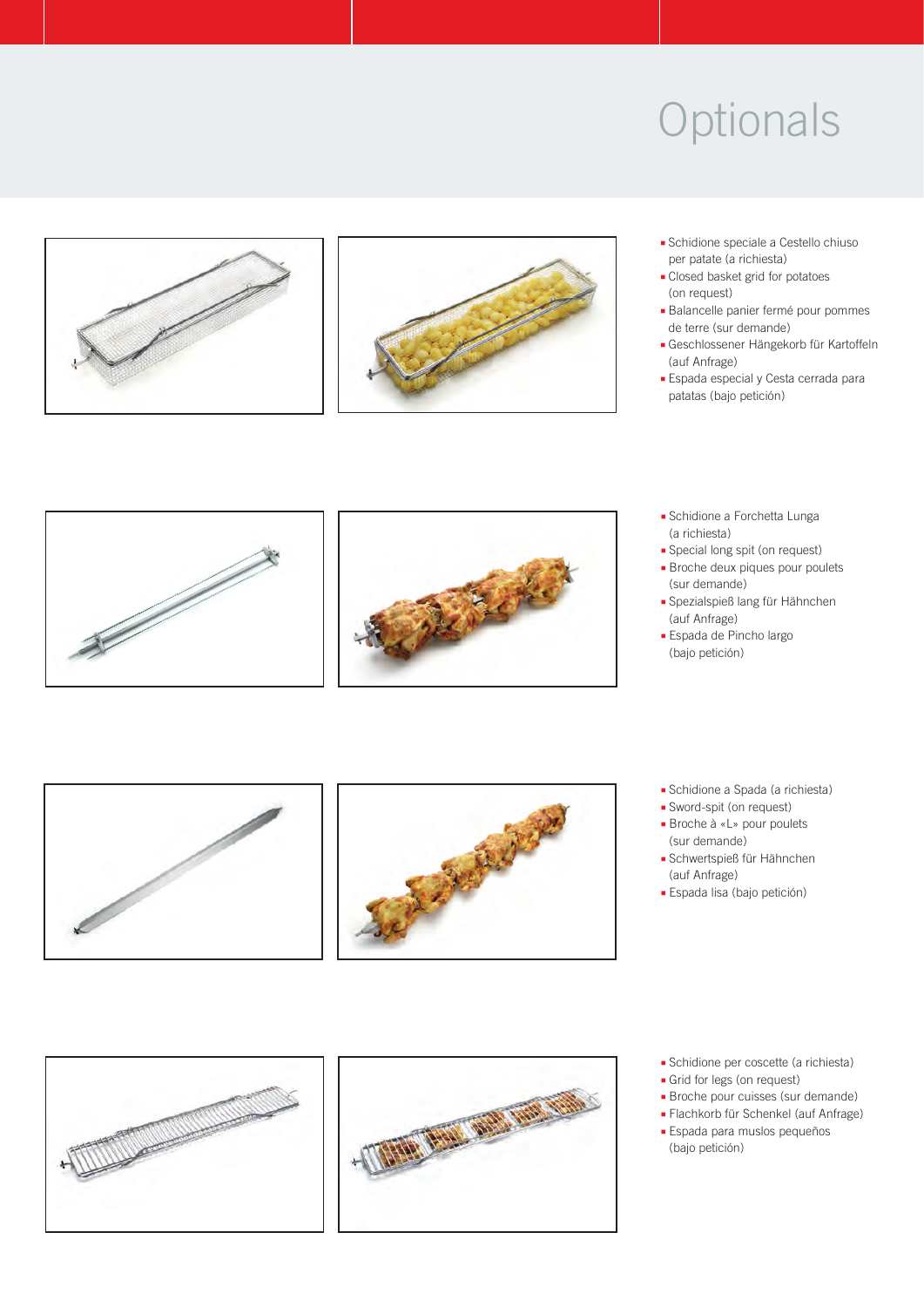

- **■** Forchettone per Porchetta (a richiesta)
- **■** Clamp for Roast pig (on request)
- **■** Grosse fourchette pour broche grosse pièce (sur demande)
- **■** Halterung für Spanferkel (auf Anfrage)
- **■** Pinza para Cochinillo (bajo petición)



- **■** Termometro analogico 0° 350°C (a richiesta)
- **■** Analogic thermometer 0° 350°C (on request)
- **■** Thermomètre analogique 0° 350°C (sur demande)
- **■** Themostatische Analogkontrolle der Temperatur 0° - 350°C (auf Anfrage)
- **■** Termómetro analógico 0° 350°C (bajo petición)



- **■** Montaggio timer (0-120 minuti) (a richiesta)
- **■** Montage timer 120 minutes (on request)
- **■** Montage minuterie (0-120 minutes) (sur demande)
- **■** Zeitschaltuhr (0 120 Minuten) (auf Anfrage)
- **■** Montaje temporizador (0-120 minutos) (bajo petición)



- **■** Guanti termici
- **■** Heat-gauntlet
- **■** Gants isolants
- **■** Wärmeschutzhandschuhe
- **■** Guantes térmicos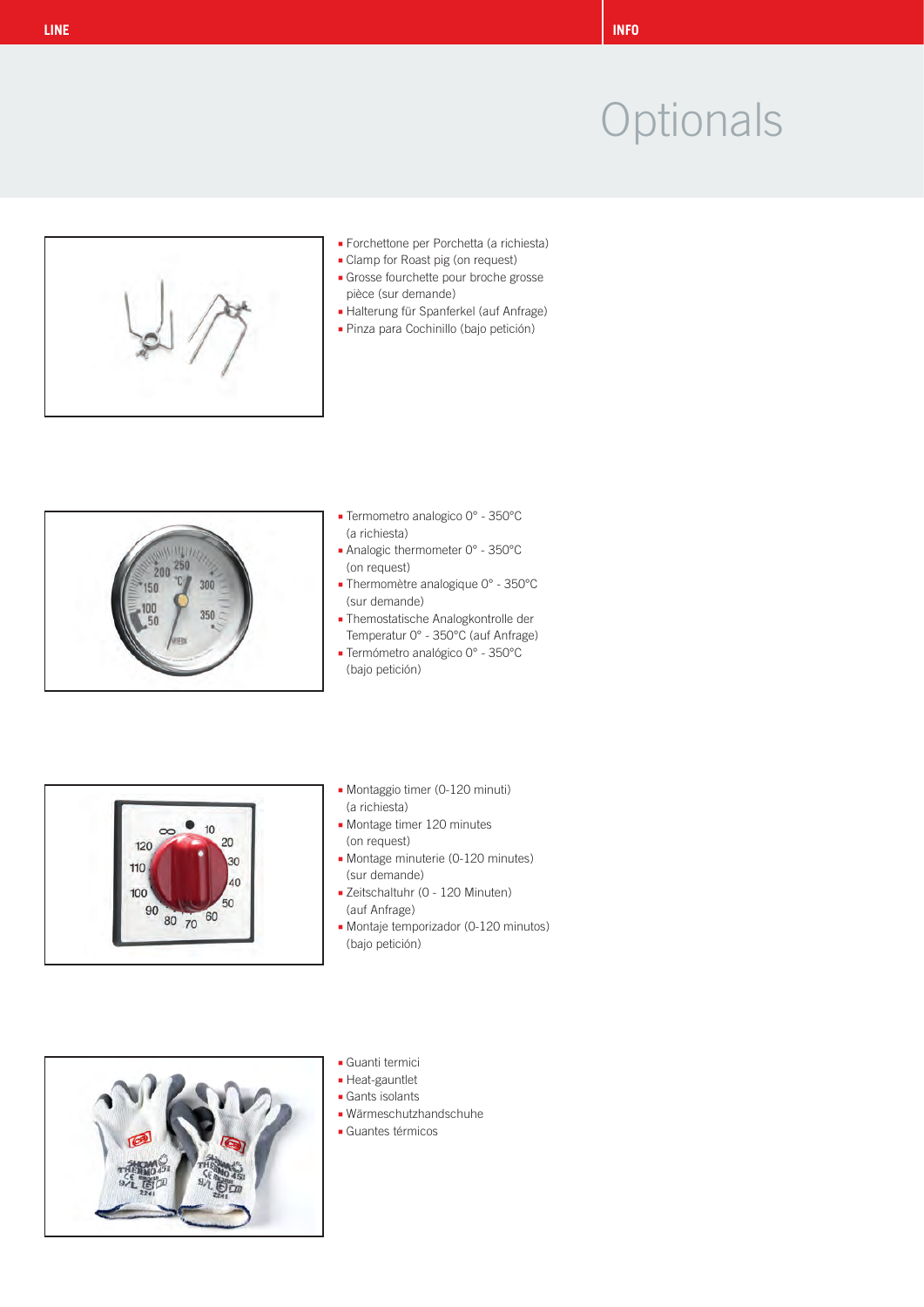

- **■** Barattolo da 2,5 kg di aromi
- **■** Herbs can 2,5 kg
- **■** Boîte d'arômes 2,5 kg
- **■** Gewürzdose 2,5 kg
- **■** 2,5 kg tarro de especias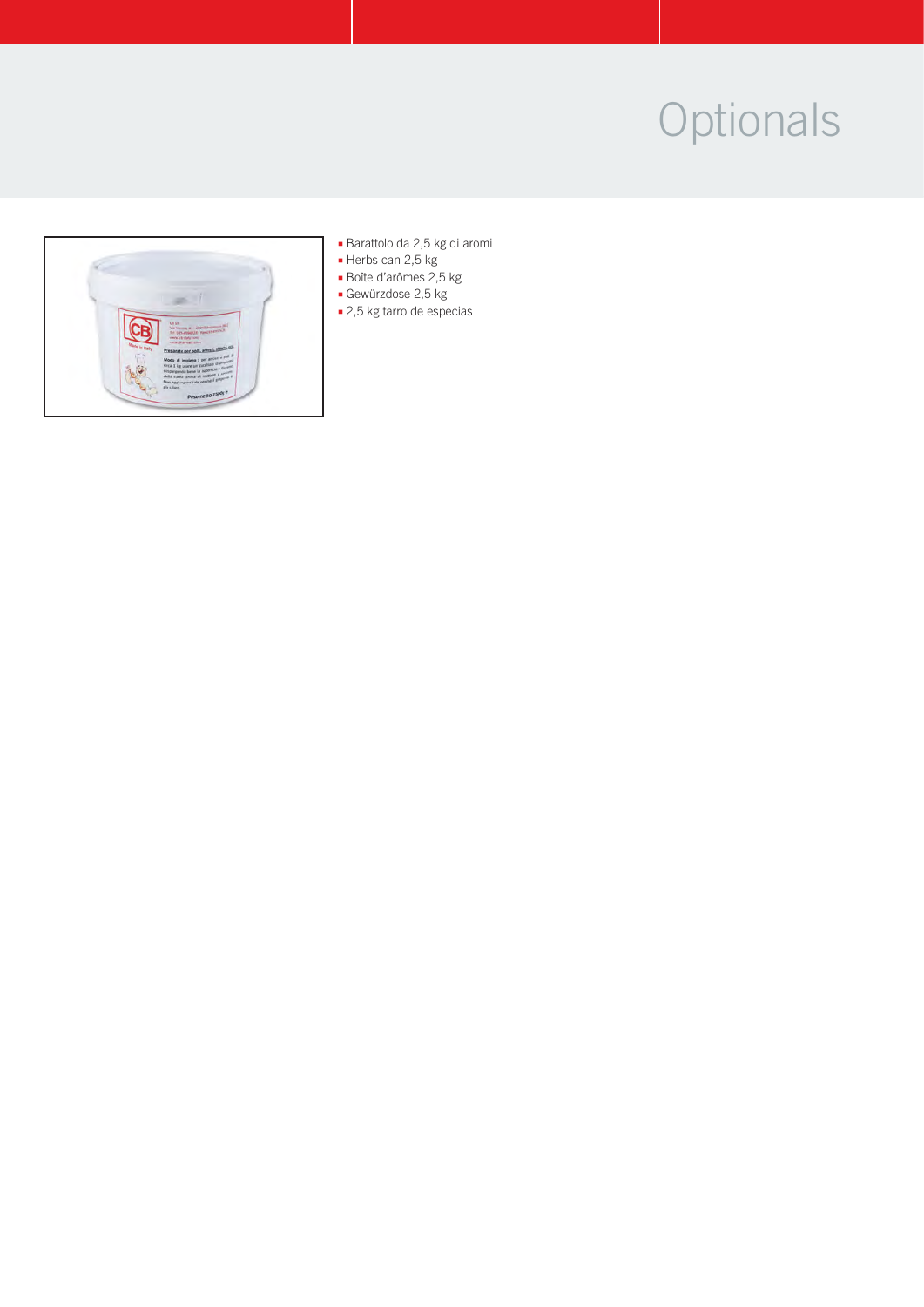

- Per tutti i modelli, ad eccezione dei modelli 2/P10-6 **■** e 2/P10-8, a richiesta, è possibile avere la vetrina **■** calda con ruote.
- **■** For each model, except models 2/P10-6 and **■** 2/P10-8, a warming cabinet on wheels is available on request.
- **■** Vitrine chaude ventilée sur roulettes disponible sur **■** demande pour tous les modèles sauf pour les **■** modèles 2/P10-6 et 2/P10-8.
- **■** Für alle Modelle, ausgenommen Modell 2/P10-6 und 2/P10-8, auf Anfrage, sind fahrbare **■** Warmhaltevitrinen erhältlich.
- Para todos los modelos, excepto los modelos 2/P10-6 **■** y 2/P10-8, bajo petición, es posible tener la vitrina **■** caliente con ruedas.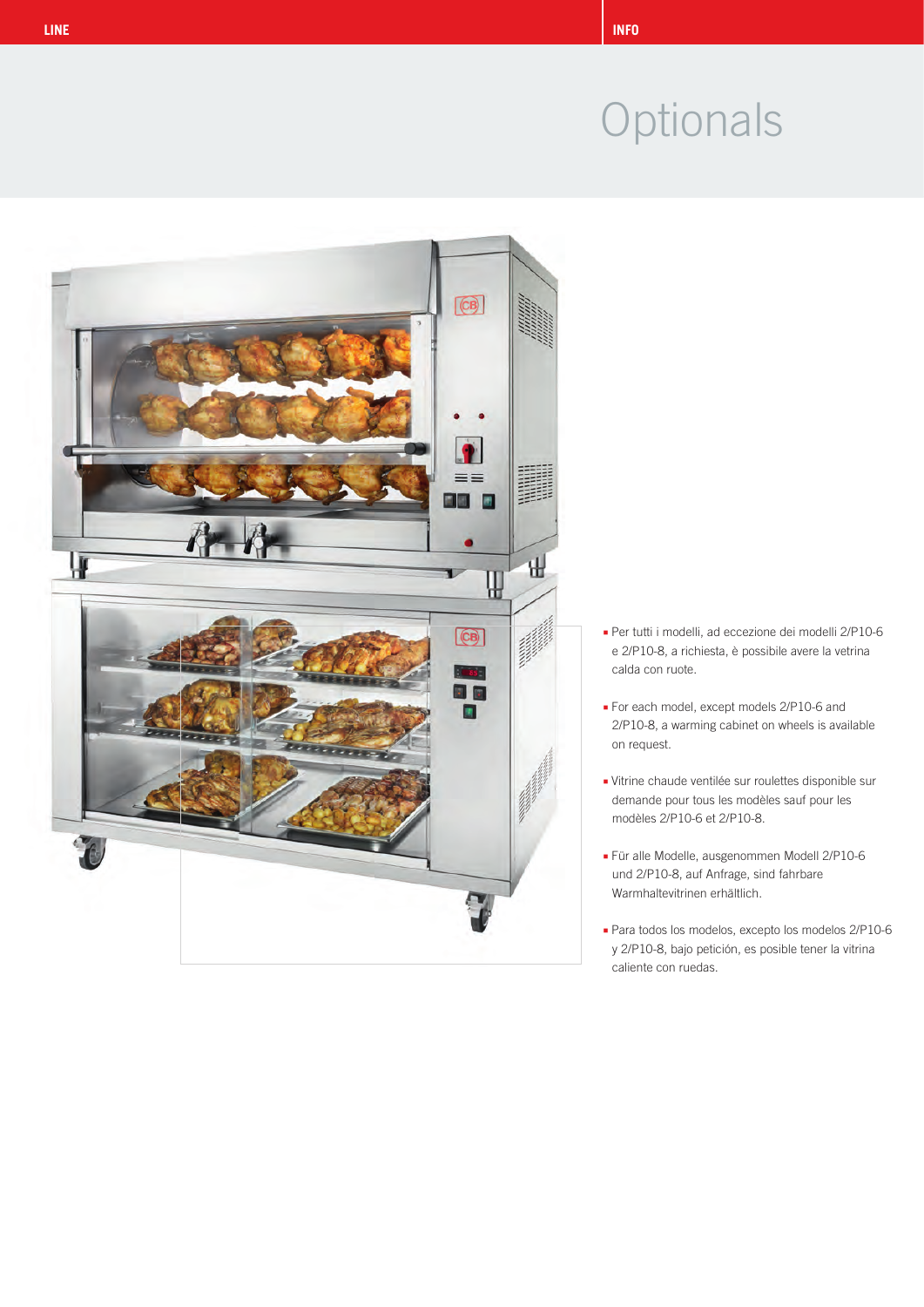

- Per tutti i modelli, a richiesta, è possibile avere la **■** cappa da appoggio in acciaio inox 18/10 con filtri inox a labirinto (senza motore). Per tutte le canne **■** è possibile inoltre avere il kit motore a 4 velocità **■** (portata 725 m³/h per il modello P7/5, portata **■** 1060 m³/h per tutti gli altri modelli).
- **■** On request: Hoods with labyrinth inox filters (without motor) for all models. For all hoods, it is possible to add a motor kit with 4 speeds (motor **■** 725 m³/h for model P7/5, motor 1060 m³/h for all other models).
- **■** Hotte avec filtres à labyrinthe (sans moteur) disponible à la demande pour tous les modèles. Pour toutes les hottes, des kits moteur à quatre vitesses sont disponibles (puissance 725 m<sup>3</sup>/h) pour le modèle P7/5, puissance 1060 m<sup>3</sup>/h pour les autres modèles).
- **■** Auf Anfrage, Abzugshaube mit Labyrinthfiltern aus **■** rostfreiem Stahl (ohne Saugmotor) für alle Modelle. **■** Für alle Abzugshauben ist ein Motor mit 4 Geschwindigkeitsstufen (max. 725 m<sup>3</sup>/h für Modell P7/5, max. 1060 m<sup>3</sup>/h für alle anderen **■** Modelle) erhältlich.
- Para todos los modelos, bajo petición, es posible **■** tener la campana apoyada de acero inox 18/10 **■** con filtros inox de laberinto (sin motor). Para todas las campanas también es posible tener el kit motor de 4 velocidades (caudal 725 m<sup>3</sup>/h para el modelo P7/5, caudal 1060 m<sup>3</sup>/h para todos **■** los otros modelos.
- Per tutti i modelli, ad eccezione dei modelli 2/P10-6 **■** e 2/P10-8, a richiesta, è possibile avere il cavalletto con ruote e ripiano intermedio.
- **■** For each model, except models 2/P10-6 and 2/P10-8, a stainless steel stand on wheels with **■** intermediate shelf is available on request.
- **■** Chariot démontable en inox sur roulettes et étagère **■** intermédiaire disponible sur demande pour tous les **■** modèles sauf pour les modèles 2/P10-6 et 2/P10-8.
- **■** Für alle Modelle, mit Ausnahme der Modelle 2/P10-6 **■** und 2/P10-8, auf Anfrage, ist ein fahrbares **■** Untergestell mit Zwischenboden erhältlich.
- Para todos los modelos, excepto los modelos 2/P10-6 **■** y 2/P10-8, bajo petición, es posible tener el caballete con ruedas y balda intermedia.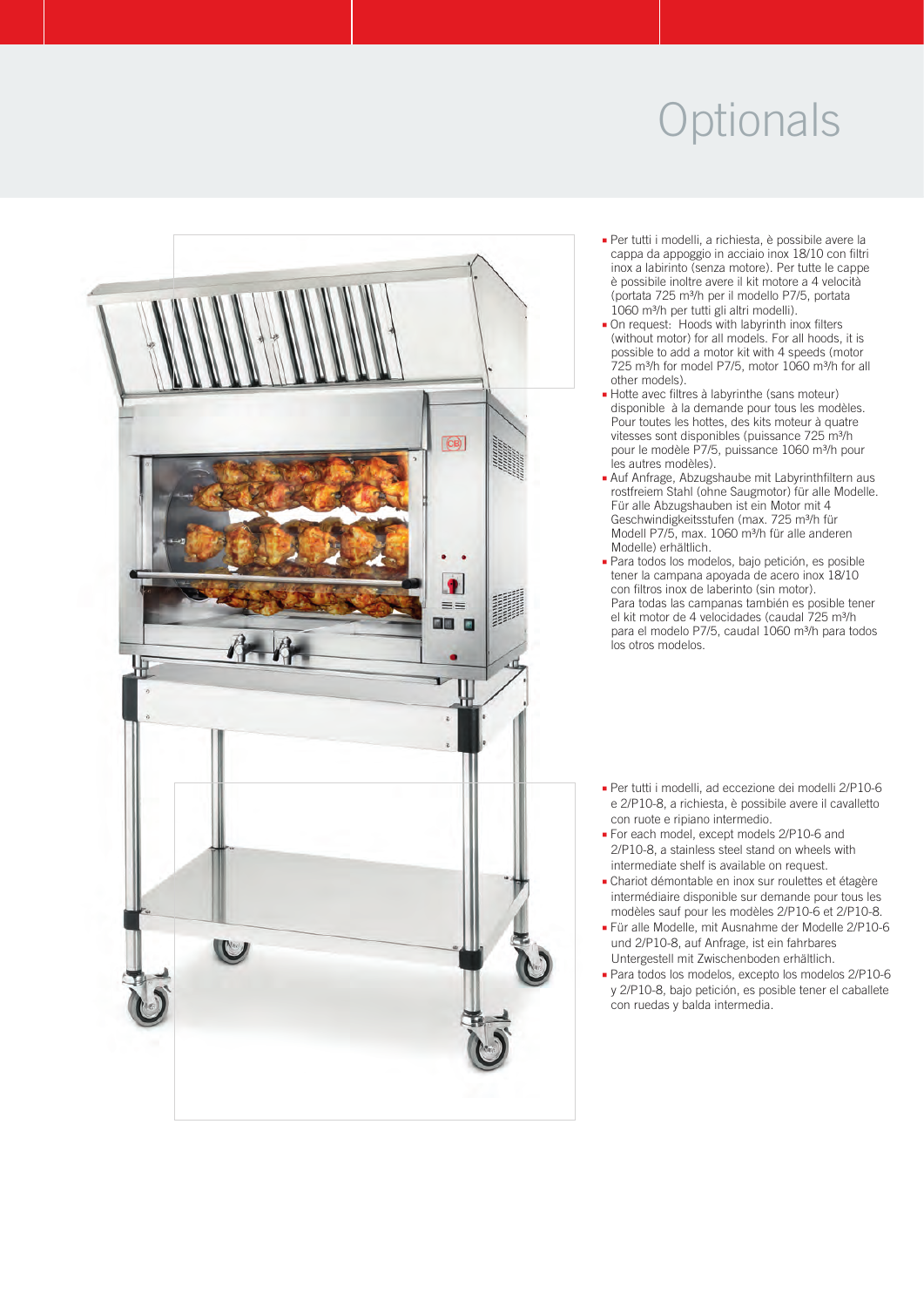**TECHNICAL INFO**



| Modello<br>Model<br>Modèle<br>Modell<br>Modelo | Aste<br>Spits<br><b>Broches</b><br>Spieße<br>Espadas | Polli<br>Chickens<br>Poulets<br>Hähnchen<br>Pollos | Larghezza<br>Width<br>Largeur<br><b>Breite</b><br>Anchura | Profondità<br>Depth<br>Profondeur<br>Tiefe<br>Profundidad | Altezza<br>Height<br>Hauteur<br>Höhe<br>Altura | Tensione<br>Voltage<br>Tension<br>Spannung<br>Voltaje | Potenza<br>Power<br>Puissance<br>Leistung<br>Potencia | Peso<br>Weight<br>Poids<br>Gewicht<br>Peso |
|------------------------------------------------|------------------------------------------------------|----------------------------------------------------|-----------------------------------------------------------|-----------------------------------------------------------|------------------------------------------------|-------------------------------------------------------|-------------------------------------------------------|--------------------------------------------|
| P7/5                                           | 5                                                    | 20                                                 | 1008 mm                                                   | 660 mm                                                    | 820 mm                                         | $230V$ 3~ / 400V 3N~                                  | 7.3 KW                                                | kg 108                                     |
| P10/4                                          | 4                                                    | 24                                                 | 1300 mm                                                   | 660 mm                                                    | 820 mm                                         | $230V$ 3~ / 400V 3N~                                  | 9.5 KW                                                | kg 123                                     |
| P10/5                                          | 5                                                    | 30                                                 | 1300 mm                                                   | 660 mm                                                    | 820 mm                                         | $230V$ 3~ / 400V 3N~                                  | 9.5 KW                                                | kg 123                                     |
| P10/6                                          | 6                                                    | 36                                                 | 1300 mm                                                   | 730 mm                                                    | 890 mm                                         | $230V$ 3~ / 400V 3N~                                  | 9.5 KW                                                | kg 144                                     |
| P10/8                                          | 8                                                    | 48                                                 | 1300 mm                                                   | 800 mm                                                    | 960 mm                                         | $230V$ 3~ / 400V 3N~                                  | 9.5 KW                                                | kg 175                                     |





| Modello   | Aste           | Polli    | Larghezza     | Profondità  | Altezza | Tensione             | Potenza   | Peso    |
|-----------|----------------|----------|---------------|-------------|---------|----------------------|-----------|---------|
| Model     | Spits          | Chickens | Width         | Depth       | Height  | Voltage              | Power     | Weight  |
| Modèle    | <b>Broches</b> | Poulets  | Largeur       | Profondeur  | Hauteur | Tension              | Puissance | Poids   |
| Modell    | Spieße         | Hähnchen | <b>Breite</b> | Tiefe       | Höhe    | Spannung             | Leistung  | Gewicht |
| Modelo    | Espadas        | Pollos   | Anchura       | Profundidad | Altura  | Voltaie              | Potencia  | Peso    |
| $2/P10-6$ | 12             | 72       | 1300 mm       | 730 mm      | 1890 mm | $230V$ 3~ / 400V 3N~ | 19 KW     | kg 303  |
| $2/P10-8$ | 16             | 96       | 1300 mm       | 800 mm      | 2030 mm | $230V$ 3~ / 400V 3N~ | 19 KW     | kg 366  |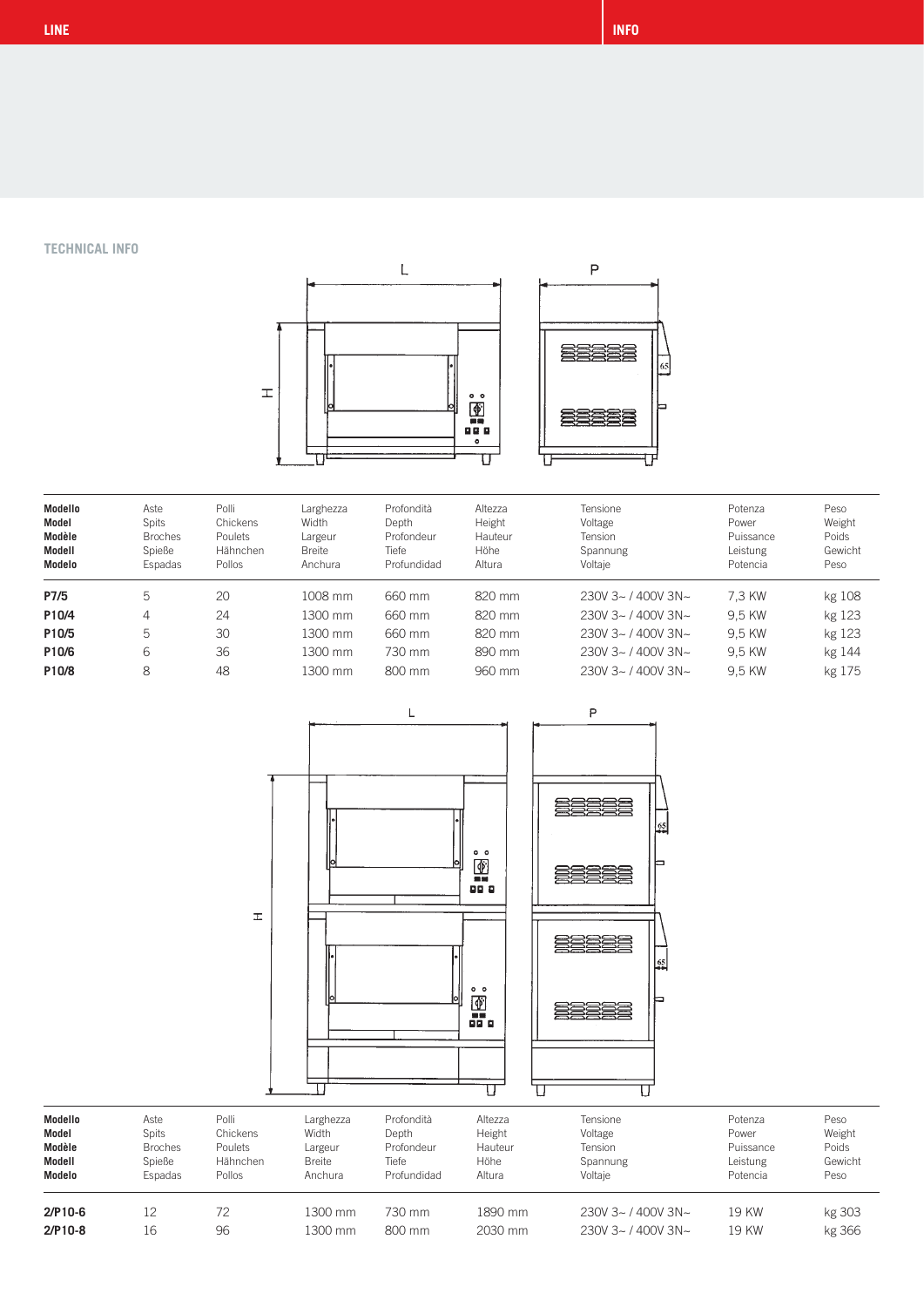#### **TECHNICAL INFO**

## **Vetrine calde - Warming cabinets - Vitrines chaudes - Warmhalteschränke - Vitrinas calientes**



| Modello<br>Model<br>Modèle<br>Modell<br>Modelo | Larghezza<br>Width<br>Largeur<br><b>Breite</b><br>Anchura | Profondità<br>Depth<br>Profondeur<br>Tiefe<br>Profundidad | Altezza<br>Height<br>Hauteur<br>Höhe<br>Altura | Ripiani<br>Shelves<br>Étagères<br>Ablagen<br><b>Baldas</b> | Temperatura<br>Temperature<br>Température<br>Temperatur<br>Temperatura | Tensione<br>Voltage<br>Tension<br>Spannung<br>Voltaie | Potenza<br>Power<br>Puissance<br>Leistung<br>Potencia | Peso<br>Weight<br>Poids<br>Gewicht<br>Peso |
|------------------------------------------------|-----------------------------------------------------------|-----------------------------------------------------------|------------------------------------------------|------------------------------------------------------------|------------------------------------------------------------------------|-------------------------------------------------------|-------------------------------------------------------|--------------------------------------------|
| <b>VR-20</b>                                   | 1008 mm                                                   | 660 mm                                                    | 955 mm                                         |                                                            | $0^{\circ}$ C - 90 $^{\circ}$ C                                        | $230V -$                                              | 2200 W                                                | kg 70                                      |
| VR-24/30                                       | 1300 mm                                                   | 660 mm                                                    | 955 mm                                         | 2                                                          | $0^{\circ}$ C - 90 $^{\circ}$ C                                        | $230V -$                                              | 2200 W                                                | kg 83                                      |
| <b>VR-36</b>                                   | 1300 mm                                                   | 730 mm                                                    | 885 mm                                         | っ                                                          | $0^{\circ}$ C - 90 $^{\circ}$ C                                        | $230V -$                                              | 2200 W                                                | kg 83                                      |
| <b>VR-48</b>                                   | 1300 mm                                                   | 800 mm                                                    | 815 mm                                         |                                                            | $0^{\circ}$ C - 90 $^{\circ}$ C                                        | $230V -$                                              | 2200 W                                                | kg 80                                      |

### **Cavalletto con ruote per - Stand with wheels for - Chariot avec roues pour - Untergestell mit Rädern für - Caballete con ruedas para**





| Modello<br>Model<br>Modèle<br>Modell<br>Modelo | Larghezza<br>Width<br>Largeur<br><b>Breite</b><br>Anchura | Profondità<br>Depth<br>Profondeur<br><b>Tiefe</b><br>Profundidad | Altezza<br>Height<br>Hauteur<br>Höhe<br>Altura | Peso<br>Weight<br>Poids<br>Gewicht<br>Peso |
|------------------------------------------------|-----------------------------------------------------------|------------------------------------------------------------------|------------------------------------------------|--------------------------------------------|
| P7/5                                           | 1008 mm                                                   | 660 mm                                                           | 905 mm                                         | kg 28                                      |
| P10/4                                          | 1300 mm                                                   | 660 mm                                                           | 905 mm                                         | kg 34                                      |
| P10/5                                          | 1300 mm                                                   | 660 mm                                                           | 905 mm                                         | kg 34                                      |
| P10/6                                          | 1300 mm                                                   | 730 mm                                                           | 905 mm                                         | kg 36                                      |
| P10/8                                          | 1300 mm                                                   | 800 mm                                                           | 905 mm                                         | kg 39                                      |

### **Cappa per - Hood for - Hotte pour - Abzugshaube für - Campana para**





| Cappa per<br><b>Hood for</b><br>Hotte pour<br>Abzugshaube für<br>Campana para | Larghezza<br>Width<br>Larguer<br><b>Breite</b><br>Anchura | Profondità<br>Depth<br>Profondeur<br>Tiefe<br>Profundidad | Altezza<br>Height<br>Hauteur<br>Höhe<br>Altura | N Filtri<br>Filters Nr.<br>N. Filtres<br>Filter Nr.<br>N. Filtros | Peso<br>Weight<br>Poids<br>Gewicht<br>Peso |
|-------------------------------------------------------------------------------|-----------------------------------------------------------|-----------------------------------------------------------|------------------------------------------------|-------------------------------------------------------------------|--------------------------------------------|
| P7/5                                                                          | 1008 mm                                                   | 860 mm                                                    | 400 mm                                         | 2                                                                 | kg 30                                      |
| P10/4                                                                         | 1300 mm                                                   | 860 mm                                                    | $400 \text{ mm}$                               | 2                                                                 | kg 34                                      |
| P10/5                                                                         | 1300 mm                                                   | 860 mm                                                    | 400 mm                                         | 2                                                                 | kg 34                                      |
| P10/6 - 2/P10-6                                                               | 1300 mm                                                   | 930 mm                                                    | $400 \text{ mm}$                               | 2                                                                 | kg 37                                      |
| P10/8 - 2/P10-8                                                               | 1300 mm                                                   | $1000 \text{ mm}$                                         | $400 \text{ mm}$                               | 2                                                                 | kg 40                                      |
|                                                                               |                                                           |                                                           |                                                |                                                                   |                                            |